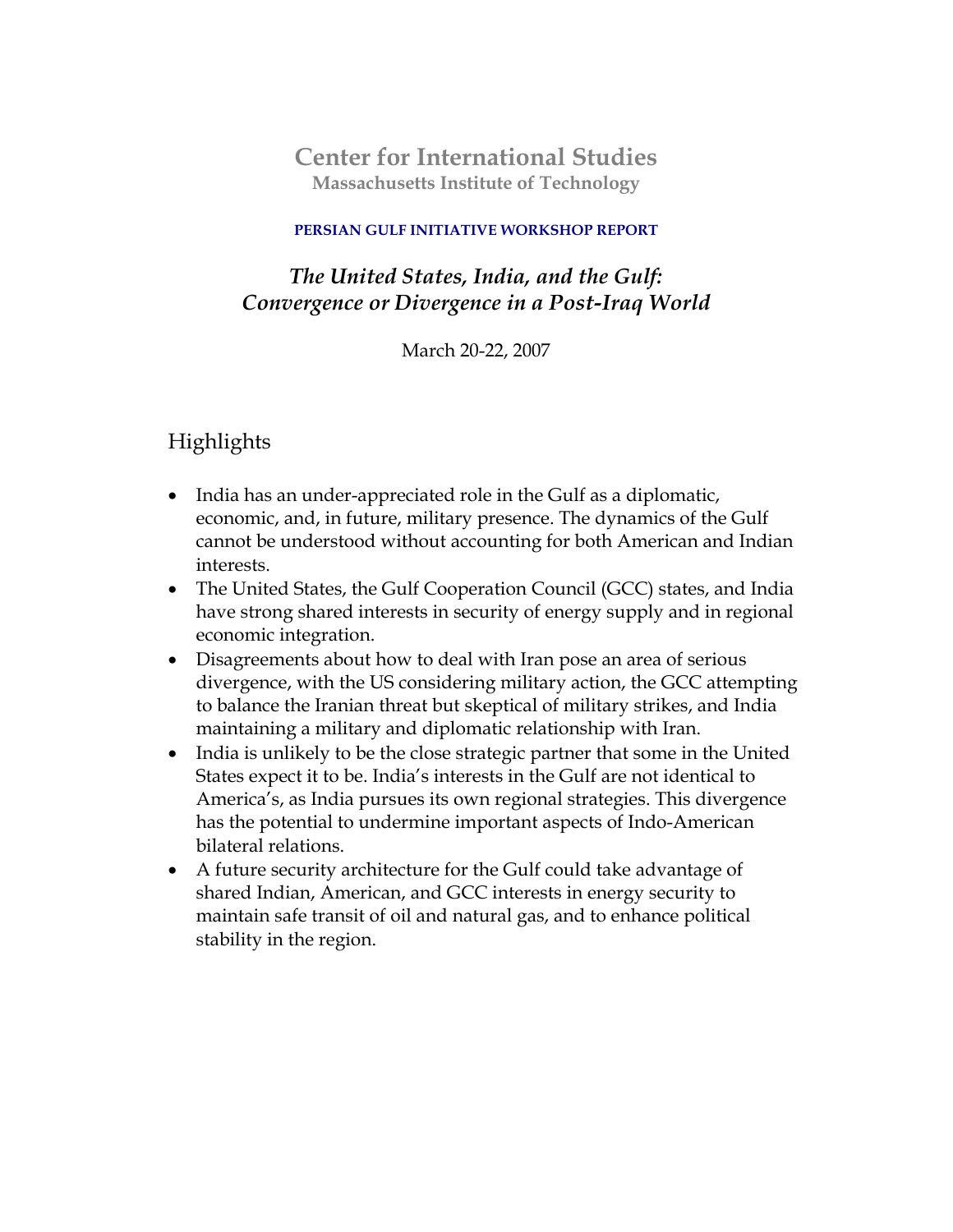## Foreword

The war in Iraq has several long-term implications that we are only beginning to glimpse, and among them is the question of US military commitments to police and protect the Arab states in the Persian Gulf, as well as the sea lanes for shipping oil. At the same time, the oil-producing states of the Gulf increasingly seek markets and other forms of cooperation in Asia. Japan and China have been major petroleum customers of the major Gulf states, for example, and other Asian states also are looking to the Gulf region for energy supply. Prominent among these states is India, which not only is a major importer of Gulf petroleum, but has been the font of labor migration to the Gulf states numbering in the millions. India and Pakistan both have centuries-old cultural, social, and political relationships in the Gulf as well. And India has a growing military, including a navy that can project power into the Gulf.

When Barbara Bodine and I began discussing this important confluence of events, interests, and change, we discovered that relatively little research and writing had appeared in the United States on the complex of issues involved. The significance seemed only too apparent: the United States, stung by its catastrophic invasion of Iraq, might be viewed in the near future by Arab Gulf elites as an unreliable partner in securing their oil-producing, refining, and shipping activities. Where might these states then turn to for protection? India seems a likely candidate, given its ties to the Gulf and its growing military and more assertive global role. It was this triangular set of relationships we thought worth exploring.

We convened a workshop in March 2007 at MIT with a number of experts on energy security, the Gulf, and South Asia. One of the main purposes of the Persian Gulf Initiative—the project at the Center for International Studies under which the workshop was convened—has always been to give voice to knowledgeable actors from the region, and several such experts participated in this workshop. The result was a useful, well-informed set of discussions that sheds light on these complex ties and future prospects. To the participants of the workshop, listed on the following two pages, we express our gratitude.

This report was written by Paul Staniland, Ph.D. candidate in political science at MIT, who served as the very able rapporteur of the workshop. The workshop was made possible by a generous gift from an MIT alumni family.

-- *John Tirman*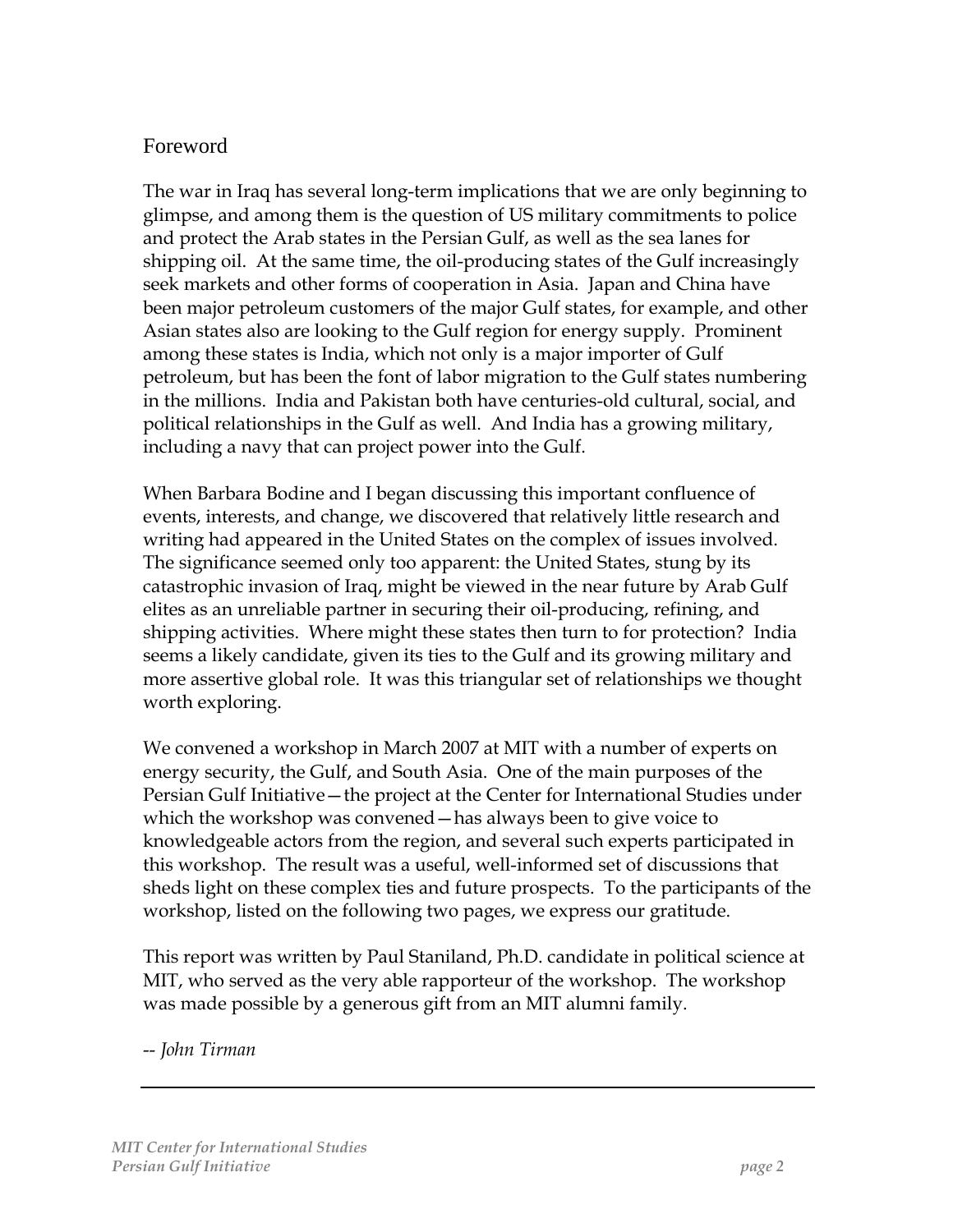# **Introduction**

The Persian Gulf Initiative workshop "The United States, India, and the Gulf: Convergence or Divergence in a post-Iraq World?" convened experts on India, the states of the Persian Gulf, and American policy to discuss the interests, perceptions, and policies of these countries. The resulting discussion focused on a set of important dynamics involving the United States, India, and the Gulf that are often overlooked in an American foreign policy community focused on the current conflict in Iraq. The relationship between these actors, as well as countries like Pakistan, Iraq, and China, will be one of the strategic pivots on which US foreign policy rests when dealing with energy security, nuclear proliferation, and trade. This discussion benefited greatly from the wide geographic and substantive diversity of its participants, including academics, current and former policymakers, and members of the business community. This allowed examination of the complex cultural, economic, and political links tying together the United States, India, and the Gulf.

We summarize the workshop highlights, findings, and suggestions for future study in four sections below: *Overview and Context*, *The Gulf Looks East*, *India Looks West*, and *Convergence or Divergence?* While there were areas of disagreements among the participants, there was consensus that India is unlikely to be the close American strategic partner that some in the US imagine it will be – India, like the Gulf states, has its own interests that are not identical with American interests. However, there is much room for cooperation, particularly on issues of energy security, economic integration, and regional stabilization between India, the US, and the Gulf states.

| Barbara Bodine                         | Robert Wilhelm Fellow, Center for           |
|----------------------------------------|---------------------------------------------|
|                                        | <b>International Studies, MIT</b>           |
| Paul Staniland                         | Ph.D candidate, Department of Political     |
|                                        | Science, MIT                                |
|                                        |                                             |
| Presenters:                            |                                             |
| Mohammed bin Mafoodh bin Saad al-Arhdi | Al-Arhdi International, Oman                |
| Christine Fair                         | United States Institute of Peace            |
| <b>Gregory Gause</b>                   | University of Vermont                       |
| Sumit Ganguly                          | Indiana University                          |
| Jamal Khashoggi                        | Advisor to HRH Price Turki Al Faisal, Saudi |
|                                        | Arabia                                      |
| Michael Kraig                          | <b>Stanley Foundation</b>                   |
| John Limbert                           | <b>US Naval Academy</b>                     |
| Aftab Kamal Pasha                      | Jawaharlal Nehru University                 |
| James Placke                           | Cambridge Energy Research Associates        |

#### **Participants**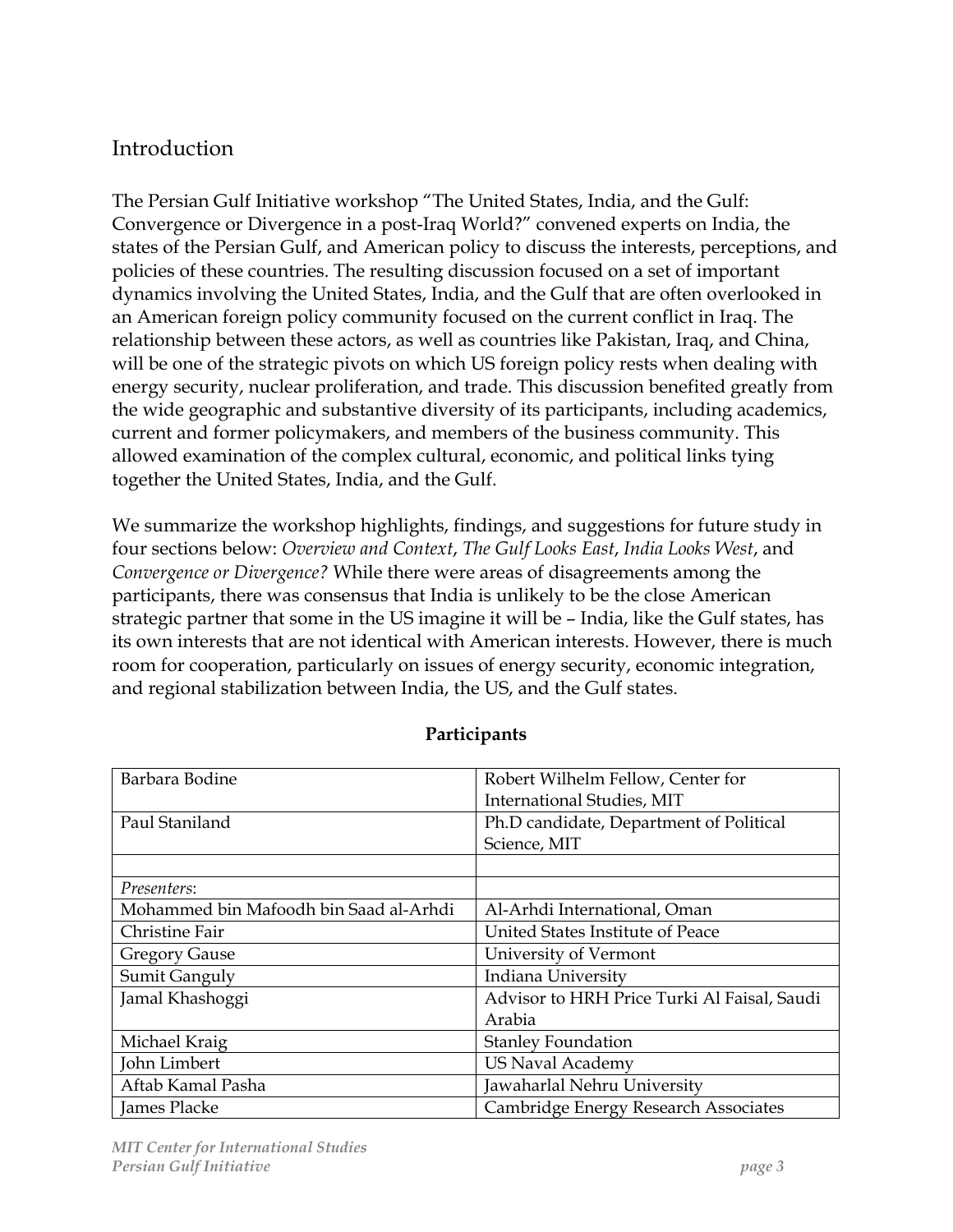| <b>Bruce Riedel</b>        | <b>Brookings Institution</b>                     |
|----------------------------|--------------------------------------------------|
| John Sigler                | National Defense University                      |
| Nader Sultan               | Agility Logistics, Kuwait                        |
|                            |                                                  |
| Participants:              |                                                  |
| Huda Ahmed                 | Center for International Studies, MIT            |
| Ali Banuazizi              | <b>Boston College</b>                            |
| Jack Gill                  | National Defense University                      |
| T.H.G. Cranwell Montgomery | Law Offices of Baker Donelson                    |
| <b>Barry Posen</b>         | Professor of Political Science, MIT              |
| John Rankin                | <b>British Consulate</b>                         |
| Elizabeth Riedel           | <b>CIA</b>                                       |
| <b>Richard Samuels</b>     | Director of Center for International Studies,    |
|                            | Ford Professor of Political Science, MIT         |
| John Tirman                | <b>Executive Director and Principal Research</b> |
|                            | Scientist, Center for International Studies,     |
|                            | MIT                                              |
| Stephen Van Evera          | Professor of Political Science, MIT              |

<<< >>>

## 1 Overview and Context

Any analysis of the United States, India, and the Gulf must begin by examining the overall history and interests of the key players. This panel focused on examining Indian and American links to and interests in the Persian Gulf. India has an array of historical ties to the Gulf states reaching back centuries, and currently solidified by both the presence of a large Indian diaspora in the Gulf states and by growing Indian reliance on oil and natural gas from Persian Gulf states. American interests center on energy security and the behavior of Iran and Iraq. The current war in Iraq and the possibility of Iranian nuclear proliferation have heightened both the importance of the region to the US and also the potential for regional instability. The US and India share a strong common interest in maintaining a stable supply of oil and gas from the Gulf, while there are differences over the appropriate policies toward Iran and Iraq. Iran in particular stands out as a potential point of disagreement and policy conflict between the US and India.

#### **The Importance of the Gulf to India**

India has a long-standing historical relationship with the states of the Persian Gulf stretching back to ancient Rome. Commerce along the Silk Road and maritime trade routes tied together the Middle East and South Asia even as political dynamics radically changed. These cultural ties have endured over time as millions of Indians have come to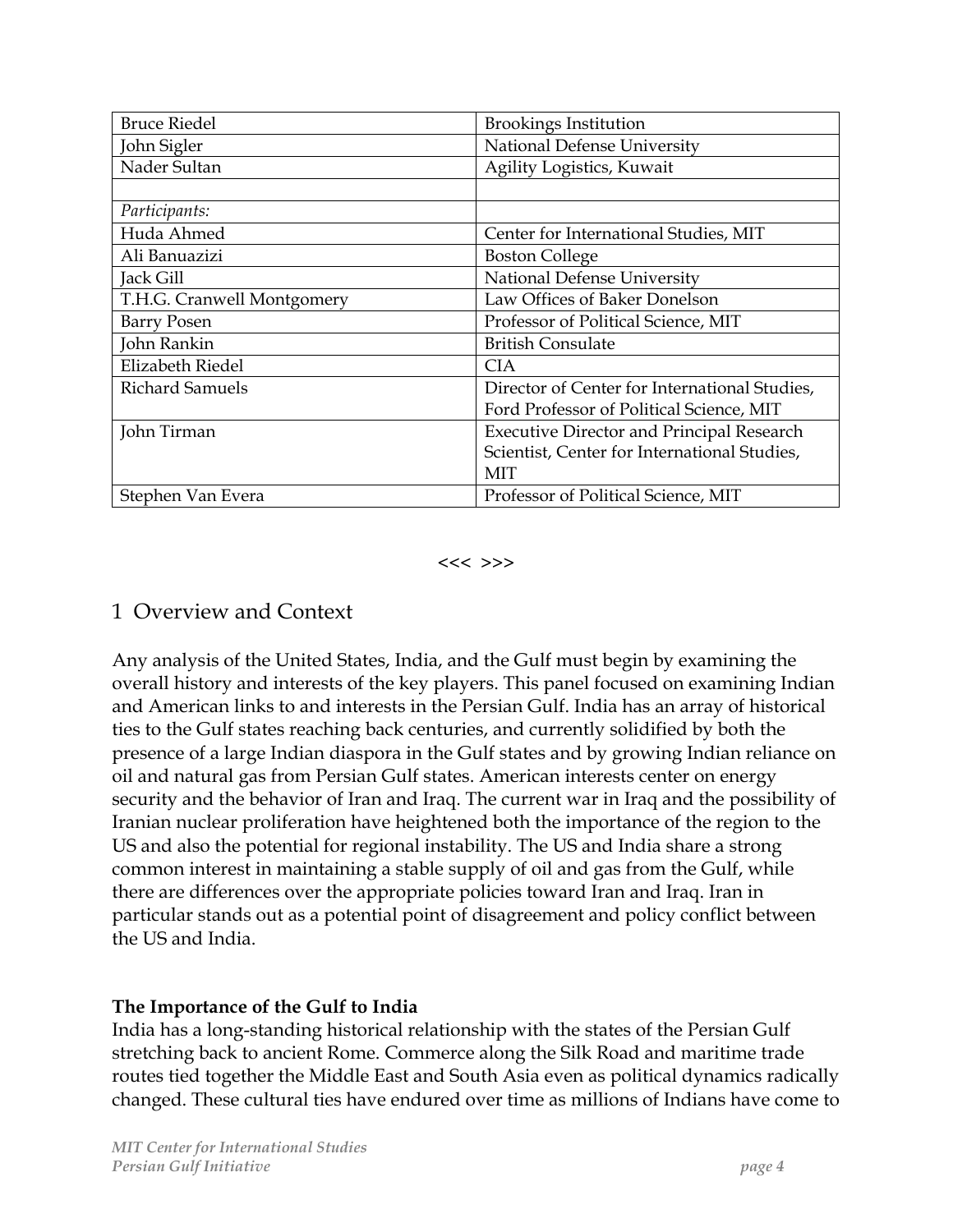work in the states of the Gulf Cooperation Council  $(GCC)$ ,<sup>[1](#page-4-0)</sup> creating human links between these countries and societies. The Indian diaspora in the Gulf brings Indian attention to this region – the diaspora has political salience in Indian domestic politics and has been a focus of military exercises aimed at evacuating this population in the event of emergencies. However, the diaspora has been treated poorly by many GCC countries and lacks a significant political voice. This vulnerability, while bringing India to the Gulf, also limits the willingness of the Indian government to actively pressure the Gulf states over political and human rights issues. This relationship may change over time if multi-generational Indian families become more integrated into the political life of the GCC states, but this would be a long-term outcome.

The major political and economic interest India has in the Gulf is energy security. India's domestic energy reserves are limited, while the Indian economy has been growing rapidly since the early 1990s of approximately 8 percent annually. Economic liberalization policies enacted in 1991 have fueled sustained Indian economic growth. This has in turn created increased demand for oil and natural gas that can only be met by importing from abroad. India's oil reserves are only roughly 6 billion barrels, and production has peaked (by comparison, Saudi Arabia holds reserves of approximately 260 billion barrels).

The Gulf is both the world's primary source of oil reserves and has an extremely favorable geographic location for bringing these reserves to India. India's largest source of oil in the Gulf is Saudi Arabia, followed by Iran, Iraq, and Kuwait. Nigeria is an important non-Gulf supply source. India has also begun actively engaging in trade of Liquid Natural Gas (LNG), primarily from Qatar, which is the world's premier supplier of LNG. Energy ties with Iran are discussed below. Not only does India engage in energy trade with the Gulf states, but there also been increasing trade and investment ties between these regions.

This set of interests in the Gulf has led to a set of Indian policy positions emphasizing stability. Both the Indian diaspora and energy supply stability are threatened by political unrest, military conflict, and overall uncertainty. This has led India to view the recent American military posture in the region with alarm because of its destabilizing effects. The invasion of Iraq and confrontation with Iran (discussed below) both undermine the stability India seeks in the Persian Gulf. At the same time, the Indian Navy has developed an interest in being able to project its power into the Gulf, in cooperation with other navies, as a mechanism for protecting sea lanes of communication that transport oil from the Gulf to India. The potential vulnerability of the Strait of Hormuz is of significant concern since India is highly sensitive to supply

 $\overline{a}$ 

<span id="page-4-0"></span><sup>&</sup>lt;sup>1</sup> The GCC's members are Saudi Arabia, Kuwait, Bahrain, Qatar, Oman, and the United Arab Emirates. See its web site for statistics, charter, etc.: [http://www.gcc-sg.org/index\\_e.html](http://www.gcc-sg.org/index_e.html).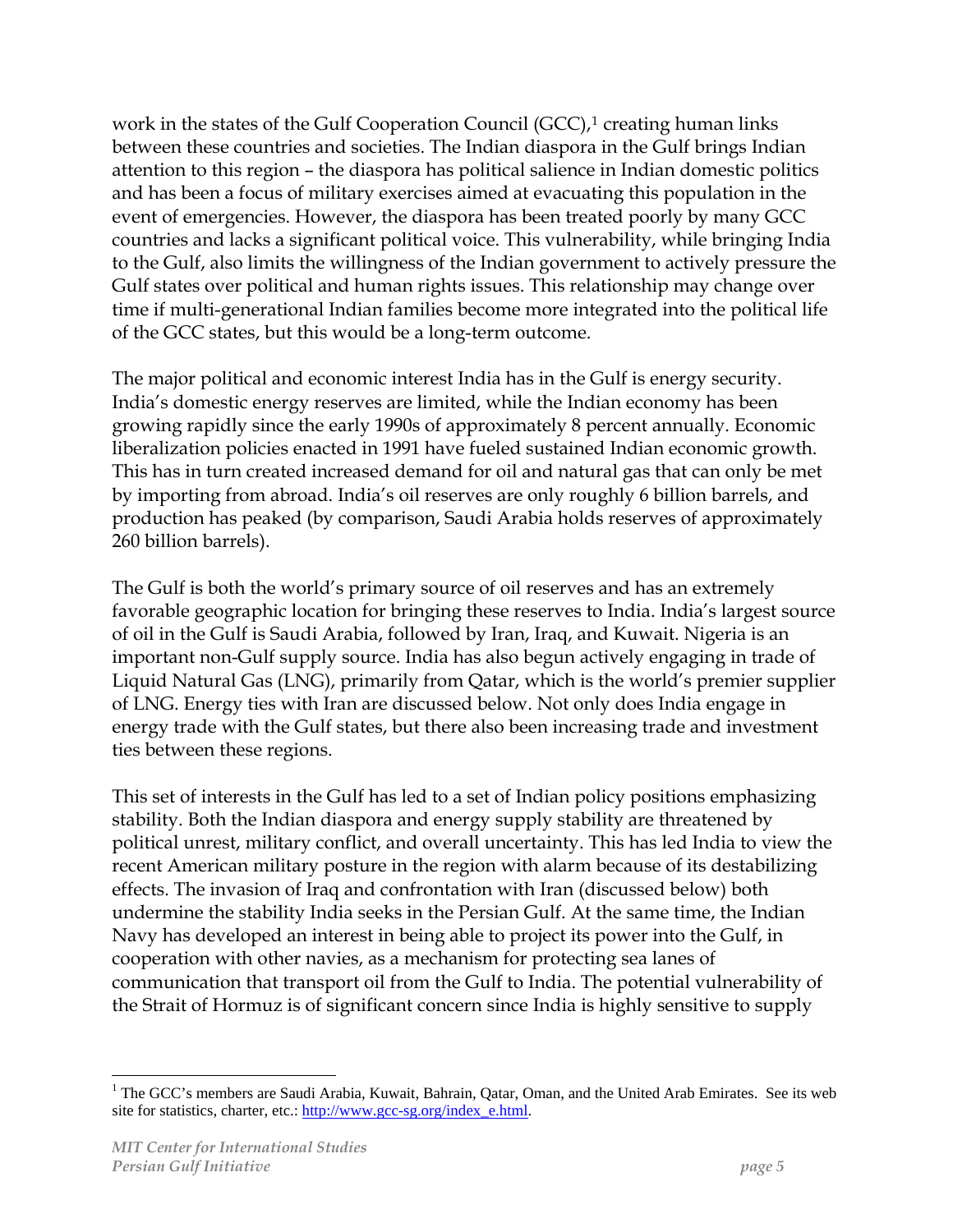shocks. Naval force projection will take on increasing importance over time to protect these crucial diaspora and, especially, energy interests.

### **The Importance of the Gulf to the United States**

American involvement in the Persian Gulf took on great significance in the immediate aftermath of the Second World War. Viewing oil from Iran, Iraq, and the GCC states as a strategically crucial resource, the US has traditionally looked to maintain stability and a regional balance of power. American policy has centered on a refusal to allow any single power to dominate the Gulf. After the war, the US was closely aligned with Saudi Arabia and the British-dominated Iran. However, the US- and British-engineered coup in 1953 that deposed Iran's Prime Minister, Mohammed Mossadeq, increased suspicion of Western influence in the region, with dramatic future consequences. The 1958 military coup d'etat in Iraq that overthrew the British-installed Hashemite rulers signaled another break with the Western-dominated order in the region and increased tension with Iraq.

The 1973 Arab-Israeli war marked the emergence of OPEC as a key political and economic actor. The oil shock of 1973 clearly indicated that the oil producers could hurt the US and its allies. However, American security policy in the region during the 1970s was able to rest on the "dual pillars" of Saudi Arabia and Iran.

This regional security arrangement was shattered by the 1979 Iranian Revolution, which removed the Shah from power and ultimately resulted in a radical Iranian government. The revolution triggered a period of increasing instability as America and Saudi Arabia sought to hold Iranian influence at bay. This confrontation led to the "tanker war" of the 1980s, and US and GCC support for Iraq in the 1980-1988 Iran-Iraq War. After the war, Iraq adopted an aggressive posture (in part linked to oil prices and production quotas) that led to the invasion of Kuwait and the subsequent 1991 Gulf War. The Gulf War led to the long-term introduction of American forces into Saudi Arabia and other Gulf states as part of a dual containment strategy aimed at limiting Iranian and Iraqi influence in the region, while maintaining the supply of oil to an increasingly dependent American economy. The 2003 US invasion of Iraq and consequent occupation has further deepened American involvement in the region

### **Growing US-Indian Ties**

The United States has identified India as a potential strategic partner to deal with both Asian and Middle Eastern security issues. The possibility of an Indo-American "nuclear deal" has raised expectations in both capitals that the US and India will form a strategic bloc to counter China and radical Islam. Cooperative naval exercises, arms sales, and political consultation are all signals of this relationship, as are fairly high levels of pro-American sentiment in the Indian public, as measured by opinion polls. Both states want a stable Afghanistan without a Taliban presence and seek energy security from their dominant suppliers in the Gulf region. Thus there is much reason for the US and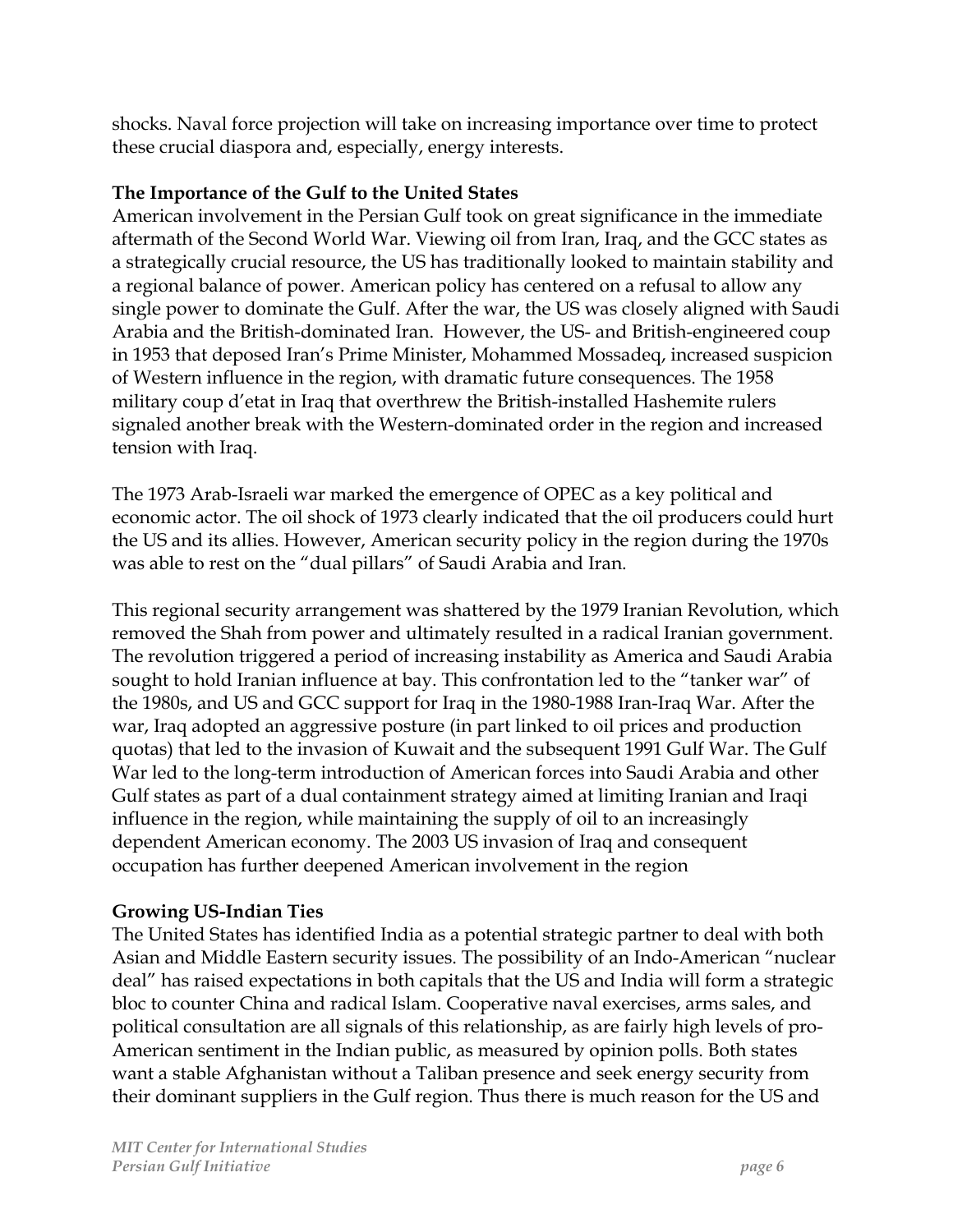India to cooperate on Gulf issues and other topics of common interest. If the details of the nuclear deal can be worked out, India and US will have reached a historic high in the nature and extent of their political ties.

#### **India, the US, and Iran: Pipelines, Nuclear Weapons, and Policy Divergence**

Despite this set of shared interests and a growing political alignment, India and the US have very different relations with a crucial Gulf state, Iran. Since 1979, the US has actively pursued a containment policy against Iran and has grown increasingly alarmed about the possibility of an Iranian nuclear weapons capability. At present, the possibility of armed confrontation between the US and Iran has become a source of great concern, exacerbated by the US invasion of Iraq and Iranian involvement there. Many panelists were concerned that the Bush administration exaggerates Iranian power. The Iranian economy is weak, energy infrastructure underdeveloped, and corruption alleged to be rampant. The energy sector has been mismanaged since 1979, with negative effects on Iranian reserves, production capacity, and refining, with all the political implications of such poor performance. Badly-needed foreign investment has been largely blocked by a fragmented set of economic and political actors, including US sanctions. However, many American policymakers and commentators continue to see Iran as an emerging regional hegemon despite these many weaknesses in its political economy.

India, on the other hand, has a much closer relationship with Iran. Both share geopolitical interests in containing Pakistani power and in supporting the Northern Alliance in Afghanistan. India, while not actively in favor of an Iranian nuclear capacity, does not feel threatened by this possibility. Moreover, Iran is one of the largest energy suppliers in the world, its infrastructure challenges notwithstanding. India has begun to explore significant deals for access to Iranian natural gas. LNG exports from Bandar Abbas are one possibility, as is Indian support for the development of Iranian oilfields. There has also been some discussion of an offshore pipeline route from the UAE to India, though this remains a very distant option. Most significant is the possibility of a pipeline stretching from Iran through Pakistan to India that would transport natural gas. There are a huge number of obstacles to this deal, including agreements over price and transit fees among the three countries, and security concerns in eastern Iran and western Pakistan. However, the negotiations surrounding this deal have raised alarms in Washington, where there is fear such an arrangement would bolster the Iranian regime and thus undercut the American containment policy.

The Iranian-Indian pipeline is emerging as a major object of contention between the US and India that has potential to slow or complicate any Indo-American strategic alignment.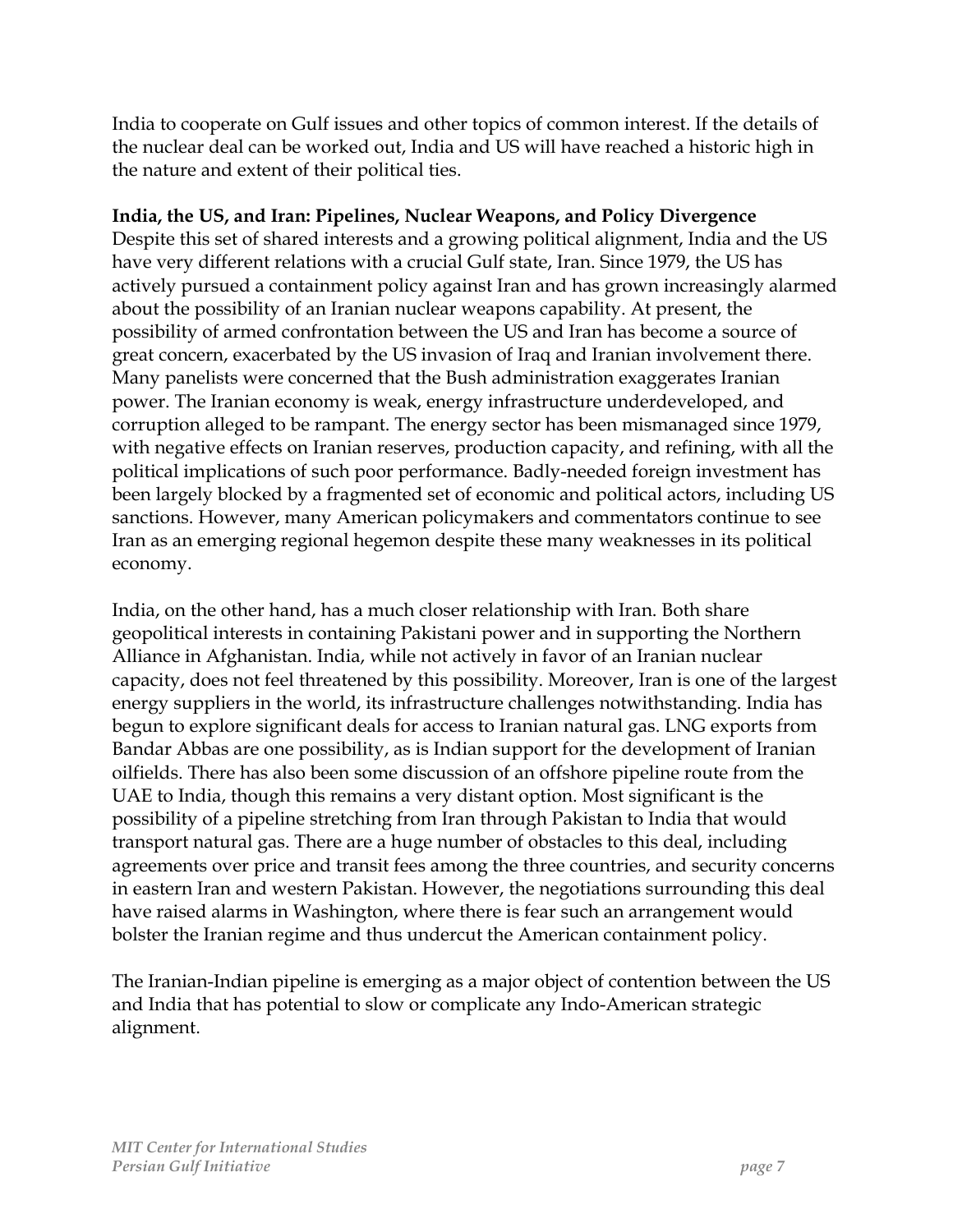# 2 The Gulf Looks East

Just as India has interests in the Persian Gulf, the states of the GCC are thinking hard about their current and future interests with regard to India. They are also interested in shaping the broader Gulf political environment to maintain investment confidence and domestic political stability. India has a limited role to play in these efforts. Panelists discussed both the perception of India within the GCC and the GCC states' overall political and strategic worldviews.

#### **How Gulf States View Their Security**

The Gulf states perceive a mixture of external and internal threats to regime (*i.e*., monarchical) stability. Often these threats are exaggerated as leaders blow perceived threats well out of proportion, but these perceptions nevertheless drive policy formation and need to be understood. The GCC worldview sees internal threats as being intimately linked to external events, with foreign powers able to mobilize domestic groups to challenge regime rule. Cross-border ties abound in the region, including tribal, ethnic, ideological, and religious/sectarian cleavages. These kinds of cross-border dynamics have been observed at various periods in Gulf history, including during the rise of Arab nationalism, the aftermath of the Iranian revolution, and the current tide of Salafi jihadism.

This strategic worldview thus identifies foreign manipulation of internal threats as the key security obstacle for regime survival. Outside conventional or nuclear threats are met by external balancing in the form of alliance with the United States, and a reliance on its security umbrella. Internal threats are met by a mixture of repression and compromise, while mixtures of these two are met by a combination of external alliance and internal policy adaptation.

The civil war in the wake of the US invasion and occupation of Iraq and the perceived rise of Iranian power have led to fears of regional destabilization along sectarian lines, as Shia groups press for power within Gulf monarchies backed by Iran, and Sunni Islamists radicalized by the Iraq war both clash with Shiites and pressure the GCC monarchies. Internal violence is thus seen as a possible result of broader regional and international dynamics.

Democratization is viewed with some skepticism and fear, and has become closely identified with the Bush administration—to the detriment of democratic development. Democracy prospectively could open space for domestic political contestation along tribal, ethnic, and religious lines within the GCC states that trigger fragmentation and unrest. This fear of democratization has been matched by a policy in some GCC states of actively increasing domestic dominance of state bureaucracies; policies like "Omanization" aim to reduce expatriate influence of the economics of the GCC states. In countries like UAE this gap between demographics and economic influence may lead to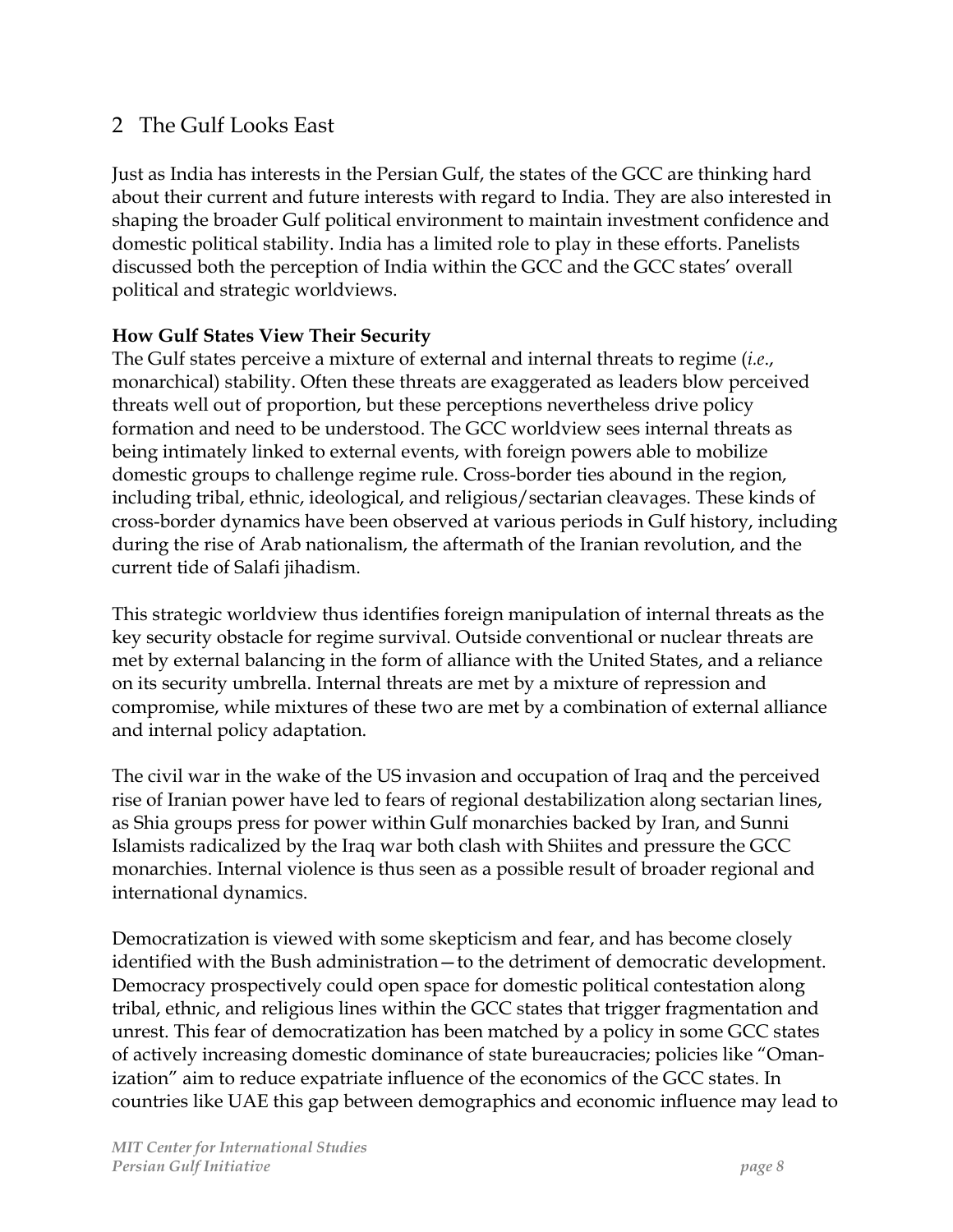future problems, particularly if foreigners attempt to mobilize politically. There is a belief, at least among ruling elites, that the Gulf monarchies are in touch with the desires of the population, and that formal democratization is largely unnecessary, in addition to being destabilizing.[2](#page-8-0)

This strategic and political worldview has implications for perceptions of both the American and Indian security role in the Gulf. The US is seen as an extremely valuable ally against external threats – the GCC is simply too small and weak to deal with issues like the growth of the Iranian nuclear program. However, American policies in Iraq and in aggressively confronting Iran are viewed as generating worrisome internal threats to GCC regime stability. GCC states generally believe that the US needs to emphasize stability, as opposed to a "transformative" foreign policy in the region.

India is viewed as a complement to GCC policies. Its diaspora is not politically mobilized and thus not a current or potential threat to regime stability, India has a very limited military presence that centers on the possibility of naval deployments to maintain oil supply lines through Hormuz, and Indian foreign policy has avoided pushing for major domestic changes (though on balance India would prefer peaceful democratization). The ideal Gulf security arrangement, in GCC eyes, would have the US providing military power only as truly required, a delicate dialogue with Iran ultimately leading to rapprochement, and an Indian presence that emphasizes stability and economic engagement. The spillover from the Iraq war must be contained lest it feed internal instability throughout the region.

### **Gulf Views of Energy Mercantilism**

India and China are making major efforts to achieve security of supply by "locking up" oil and gas reserves through deals done by national oil companies. Gulf suppliers, and other industry experts, view diversification of supply as the best route to supply security and are dubious of Indian and Chinese efforts to beat the market. Instead, they prefer an open international market where price signals are closely and fluidly linked to supply and demand conditions. In a world of high prices, this is a rational approach by supplier states and oil companies, who are well-served by this economic situation. There was thus a consensus among panelists that India and other developing markets are ill-served by competition for exclusive supply contracts in supplier countries; this competition is unnecessary and wasteful. Moreover, it can lead consumer countries into political arrangements with unsavory producer regimes like Sudan and Burma that undermine the moral basis of foreign policies. As a result, the Gulf view of Indian energy policy is that it should accept the international oil market as the best route to cheap and sustained security of supply.

 $\overline{a}$ 

<span id="page-8-0"></span><sup>2</sup> A number of these issues were taken up in detail in three Persian Gulf Initiative workshops. See *The Crisis of Governance in the Gulf: Legitimacy and Stability in a Dark Time* (2005), <http://web.mit.edu/cis/pdf/PGI%20Crisis%20of%20Governance%200106.pdf>.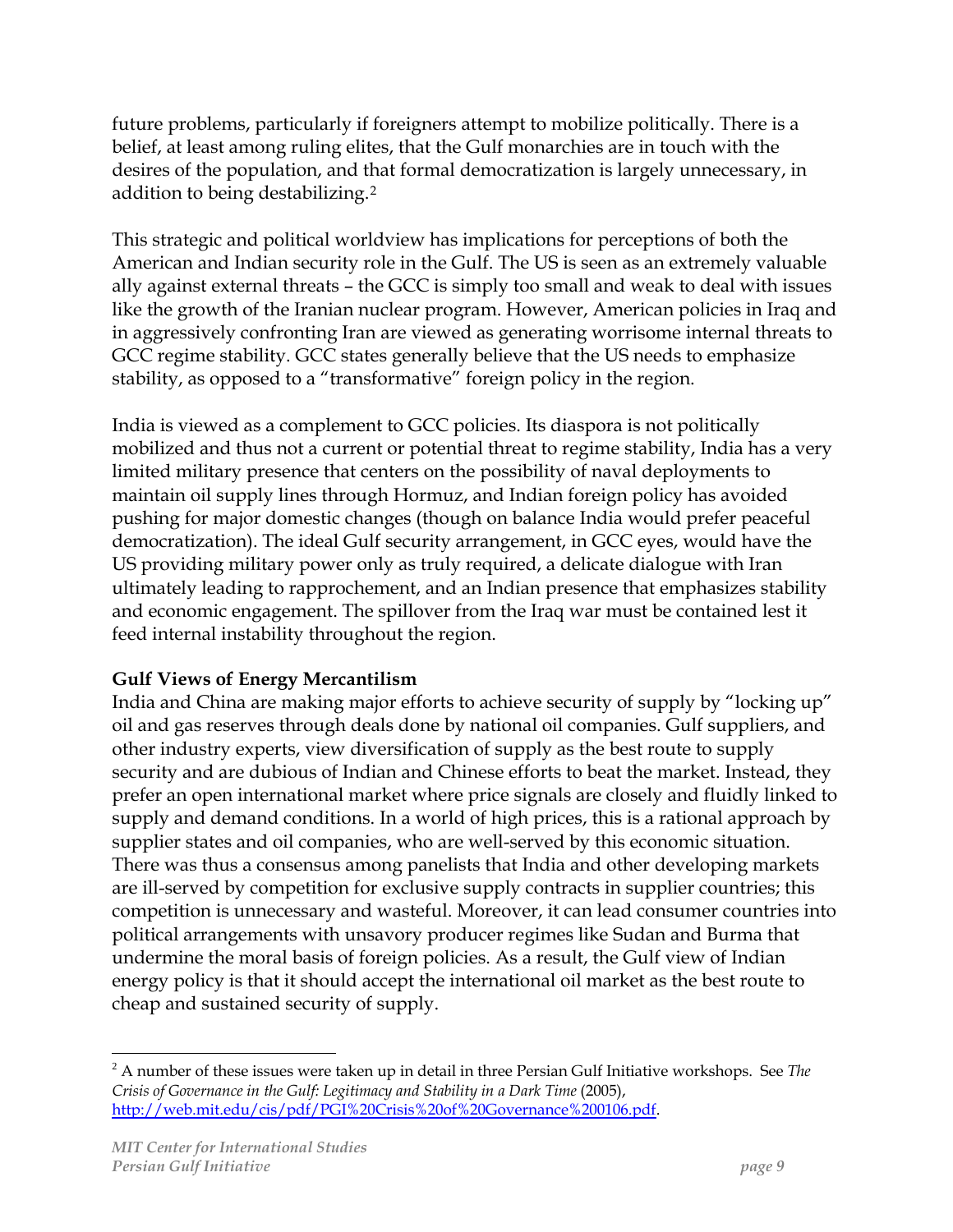### **Gulf Perceptions of India's Economic and Political Environment**

Due to India's historical ties to the Gulf states, there is a significant degree of cultural comfort with India among Gulf business and political leaders. Many Gulf elites have spent time in India and thus are familiar with the Indian economic and political scene. This is an advantage that contributes to a strengthening relationship; moreover, India is not viewed as a threat of any real sort, offering the possibility of an interdependence based on mutual economic benefit and unsullied by political conflict and suspicion.

The GCC's economic interests center on creating employment in a face of a growing youth population. The oil industry is capital intensive and thus does not provide much employment relative to its share of GDP, meaning that there is need for economic diversification in order to provide for basic political stability. The GDP of the GCC countries remains very small, so there is need to improve sustainable economic growth over time as well – the region's reliance on oil must be broadened into new sectors and new investment portfolios. While the Gulf will provide a growing percentage of global oil production, the Gulf states remain apprehensive of oil price volatility. Abrupt or unexpected changes in oil prices can cause economic dislocation and increase political instability, and so the Gulf states' business community is looking to expand the sophistication and diversity of the GCC's economic environment.

In the face of these economic challenges, the growth of the Indian market has thus been welcomed as a location for investment capital from the Gulf, particularly in the post-9/11 "New Silk Road" trading environment. After 9/11, much Gulf capital came back to the region looking for safe, comfortable investments in the general area. A growth in business confidence over the past five years has further encouraged an interest in investing in and trading with India. India's intellectual capital is viewed as a crucial asset for encouraging knowledge- and technology-based economic growth and returns on investment. Indian growth suggests that Gulf investments will bear fruit, and there is faith in the stability of Indian legal and political institutions to provide a stable framework for economic exchange over time. While China is growing more rapidly, there is greater confidence in India's overall property rights protections and rule of law. This means that the GCC states see India as a long-run economic partner to be cultivated.

This interest in Gulf investment in India is complemented by an appreciation of the GCC's role in providing energy to India and other growing economies. A desire to maintain Gulf dominance in global oil production creates significant needs for further infrastructure expansion to maintain supply. India is seen as one of the most important markets for future energy purchases, and potentially also eventually as a source of foreign capital and investment within the GCC as Indian growth creates greater Indian involvement in overseas investment. As discussed below, however, the Gulf states (and others in the energy industry) view with skepticism Chinese and Indian efforts to "lock up" oil and gas supplies through national oil companies.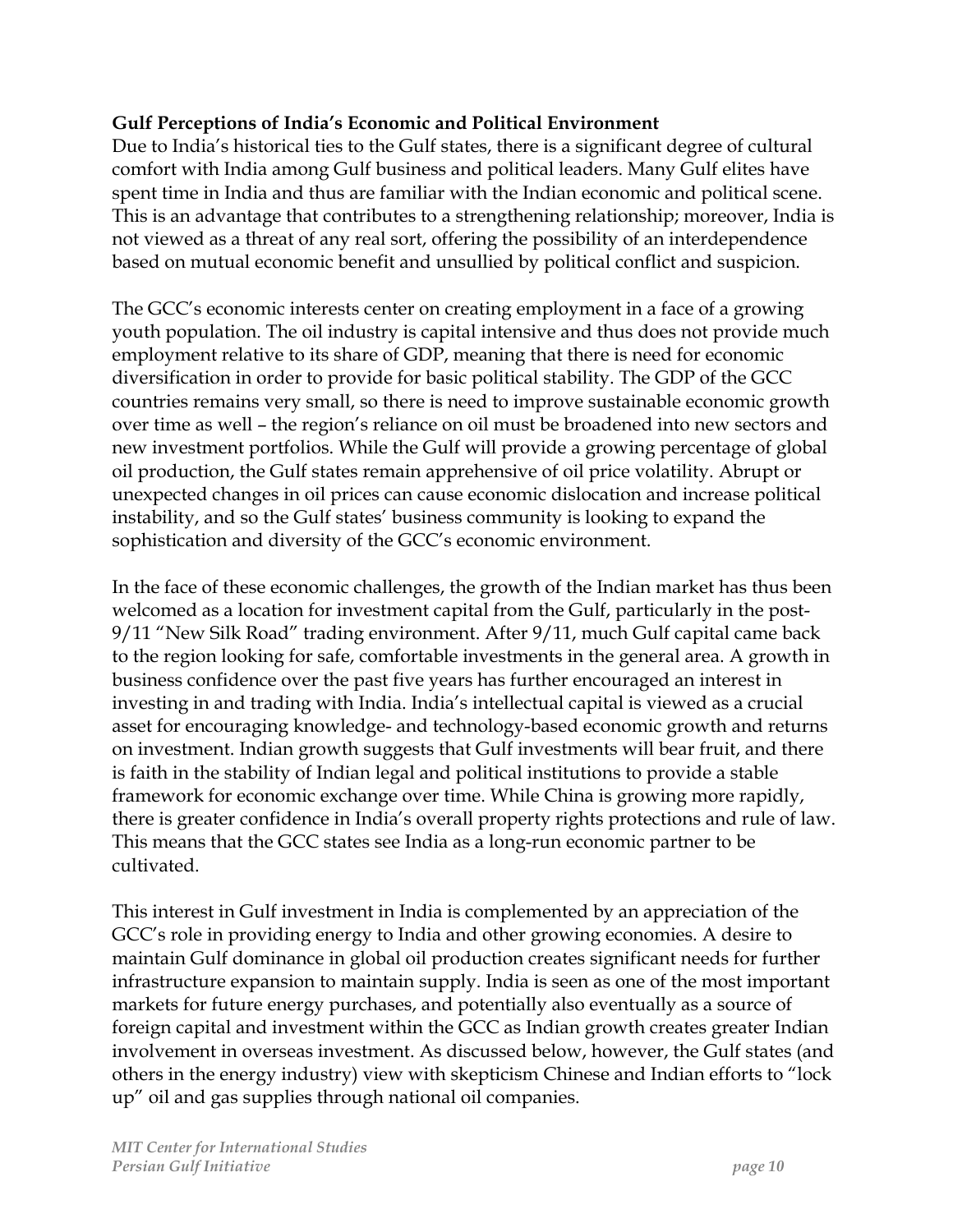This overall view of India's economic promise means that the GCC is not pushing the country on sensitive political issues. Saudi Arabia in particular is pursuing a highly pragmatic approach to India. Saudi dialogue with India generally ignores salient Islamic topics like Kashmir in favor of building economic ties that can benefit both countries. While Pakistan remains an ally of the GCC countries, there is a strong desire to avoid having to choose between India and Pakistan due to the great potential for Gulf-India economic ties.

## 3 India Looks West

This panel examined the India's strategic posture with regard both to its overall security environment and to the Persian Gulf more specifically. India is emerging as a strategic actor with interests beyond South Asia and Indo-Pakistani relations; instead of this Cold War posture, India has been building ties with the United States, Australia, and Japan, among others, as part of a supra-regional strategy. In discussing India-Gulf relations, panelists focused in particular on Iran, an issue which was discussed to some extent above. Iran stands as a crucial security and energy actor in the Gulf that occupies much of the attention of the US, India, and the Gulf states.

#### **India Emerges as a Strategic Power**

A point that was repeatedly emphasized in discussion is the emergence of India as a state with a nascent strategic posture. During the Cold War, Indian strategy was generally focused on Pakistan and adopted a neutral, if rather Soviet-leaning stance, in the global superpower competition. India avoided a larger global role apart from the realm of rhetoric, eschewing alliances and interventions beyond South Asia. This military posture was matched by a generally protectionist economic system in which state regulation and intervention was privileged over market mechanisms. The combination of these foreign and domestic policies restricted India's international importance despite the country's massive size.

In recent years this strategic posture has changed. The end of the Cold War removed the Soviet Union as a reliable semi-ally, leaving India largely on its own on the international stage, particularly with the general dissipation of the Non-Aligned Movement. This dramatic transformation of the international scene was simultaneously paired with an internal economic crisis that put in doubt the entire political economy of the post-1945 state. A balance-of-payments problem in 1991 triggered significant economic liberalization, including reductions in state regulation, public ownership, and barriers to foreign investment.

The combination of these events thus led to increased economic openness and growth, and the need for a new strategic military/diplomatic posture. This had led to much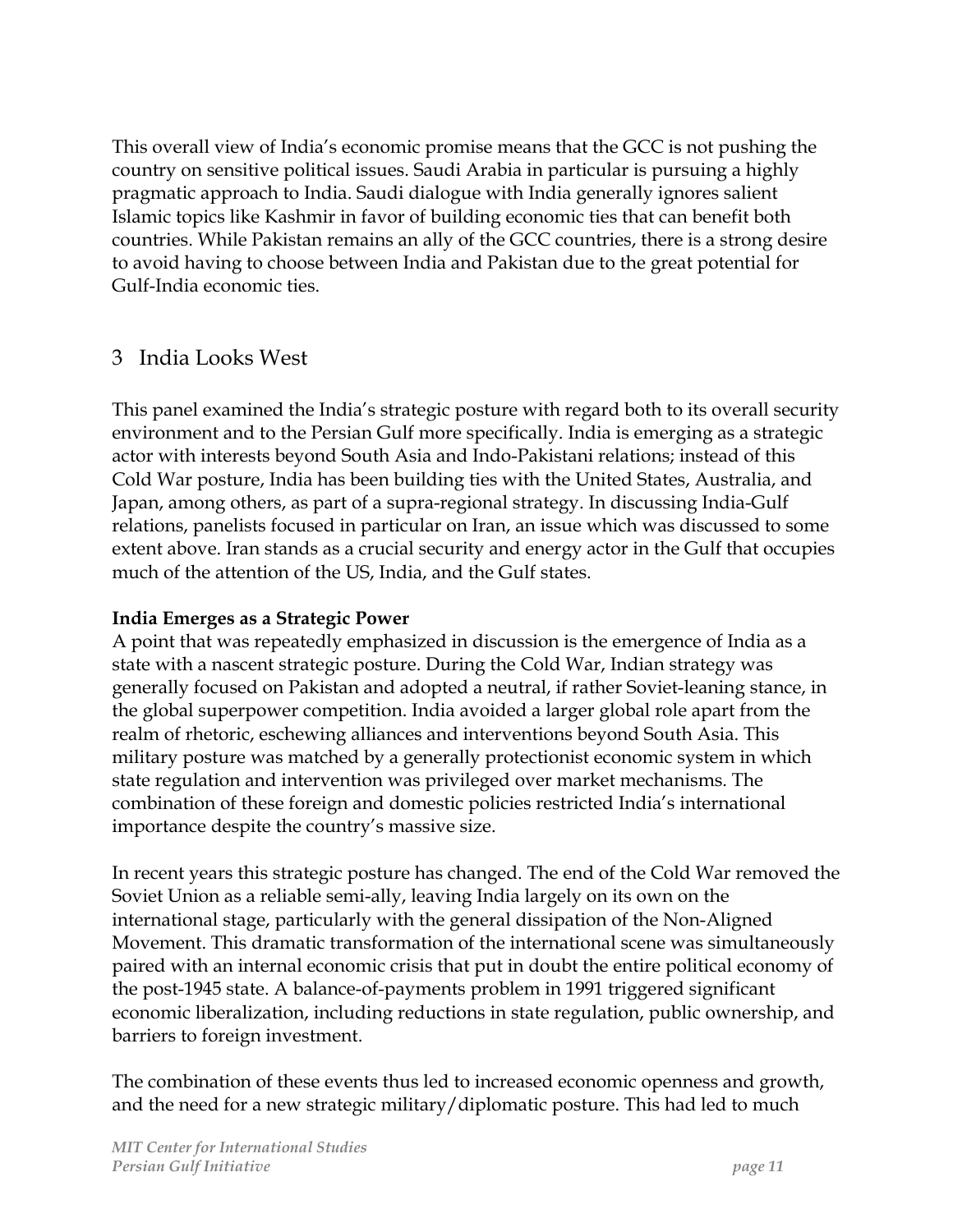more international involvement, and a kind of self-sustaining cycle in which growing economic power has created more means for international engagement.

Why have India's core interests become as part of this broader strategic transformation? There are a number of imperatives driving Indian policy – weakening Pakistan and its influence in Afghanistan, hedging against China while growing closer with Western powers like the US, Australia, and Japan, maintaining energy security, and creating an international economic system that benefits India.

Some of these priorities are in accord with one another, while others may lie in tension with one another. In particular, and as discussed below, India's energy security interests can potentially conflict with some of its other interests in areas like engagement with the United States. In the realm of energy, India is pursuing several strategies. As mentioned briefly above, it is hoping to use its national oil companies to acquire rights to supply in major producer countries, and contracts for exploration and production. This would provide stake in upstream production. As noted earlier, many analysts are skeptical that this kind of strategy is preferable to dealing with the open oil market; the ability to actually lock up enough resources to reduce vulnerability to both price and supply shocks requires massive resources that are likely to be beyond the resources of any given state, much less a developing economy. Indian efforts in upstream investment have led to intense competition with China, particularly in Africa and Central Asia.

India is also trying to create a presence in the Gulf. The Indian Navy has aspirations towards building a robust blue-water capacity to allow power projection into the Gulf, and elsewhere in the Indian Ocean. This kind of military expansion can raise suspicions about India's future aims. To deal with these fears, India is holding joint exercises with smaller nations as a way of reassuring them about Indian intentions and to build partnerships with key producer states. India is also engaging in these kinds of exercises with other naval powers that have interests in the Gulf, like Japan and the US. India's navy is the service with the most capacity and current interest in power projection, which dovetails nicely with Indian concerns about energy supply shocks in the Persian Gulf. Japan in particular could emerge as an important partner concerned with both China and secure sea lanes.

India will also encourage greater economic integration among the GCC states and look to be involved in trade and investment. The problem from India's perspective is that investment and service contracts will involve competition with potentially more sophisticated Western and indigenous firms, meaning that a very robust Indian economic presence in the GCC states may not arise for some time to come.

Finally, India views the Gulf as a possible source of Islamic radicalization among its Muslim diaspora population. The influence of extremist Islamist ideologies in the Gulf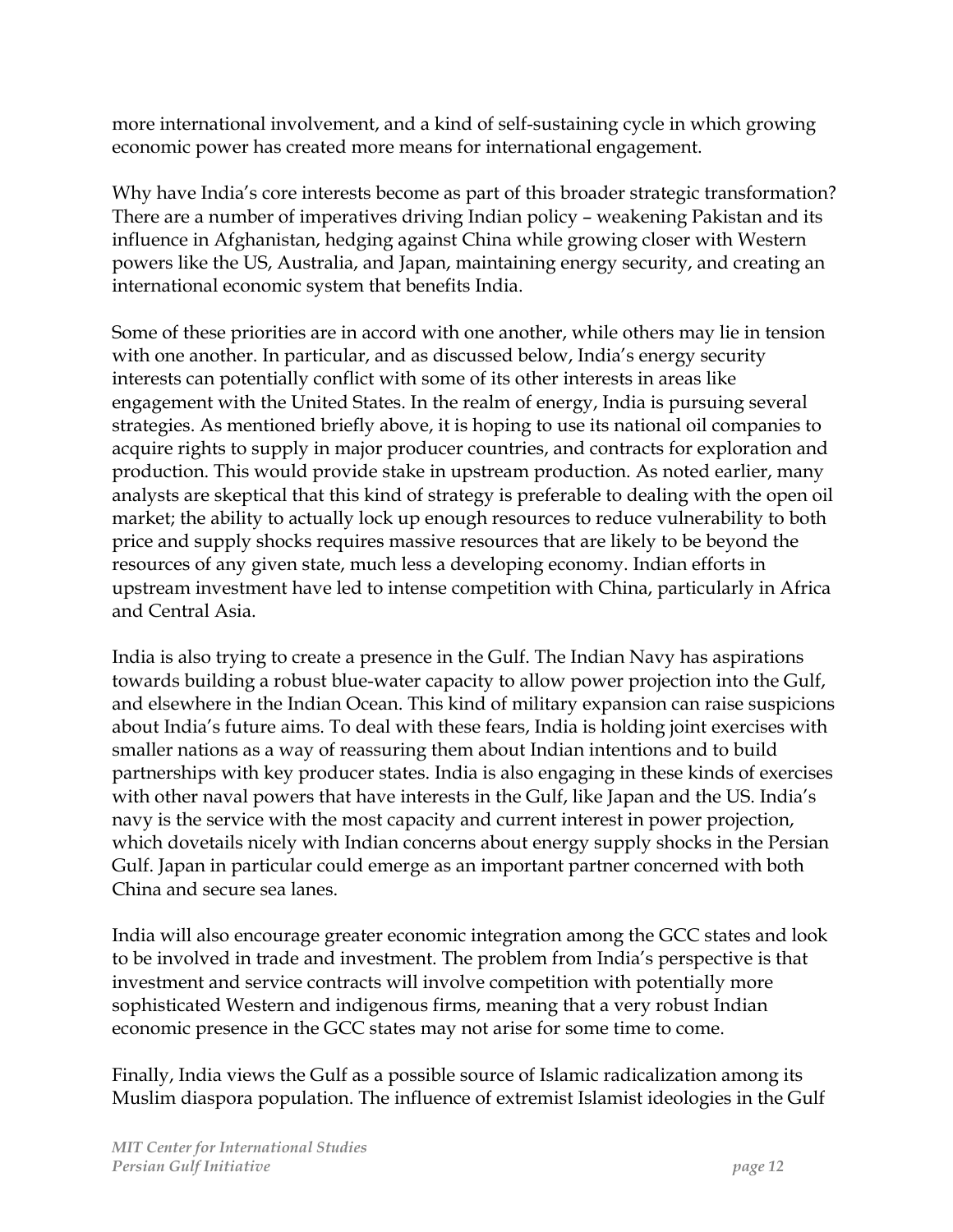states may influence Indian Muslims who could then bring this strain of thought back to India. Indian intelligence is apparently monitoring this dynamic, which creates yet another tie binding India to the Gulf region. Thus far Indian Muslims have proven largely resistant to the lures of radical Islam, but there are nevertheless some supporters, and this could become a major issue in the future.

### **Iran's Internal Struggles and External Links with India**

We can now focus more intensely on Iran and the Indo-Iranian relationship. Much of the discussion by panelists focused on Iran, with its centrality to Indian, American, and GCC policy in the Gulf. The relationship between Iran and the Gulf is obviously complex. Cross-border ties pull together the Persian, Arab, and Indian cultural milieus, with relationships dating back centuries. This means that it is hard to analyze any of the three political environments without exploring their intersection.

During the Shah's reign, Iran's ties with the Gulf were cordial but distant, with occasional flashpoints like the seizure of islands in 1971. Iran stood with Saudi Arabia as a pillar of American strategic posture in the region and a major oil supplier to the West. However, with the overthrow of the Shah things changed dramatically. The uncertainty surrounding the revolution bred increased uncertainty that turned into active hostility between Iran and the Gulf states once Khomeini consolidated power and adopted an aggressive, revisionist policy towards the region. The Iran-Iraq war saw the GCC states actively backing Saddam Hussein's Iraq against the Iranian regime. Despite gratuitous provocations and poor foreign policy decisions, Iran never adopted policies actively against the regime's survival interests, however. The Iran-Iraq war eventually came to a close and Iranian foreign policy backed down from its most aggressive pinnacle.

At present, Iranian foreign policy finds itself caught between two competing worldviews. The first is a rigid and radical Islamist ideology that is often used as a tool of public mobilization by extremist clerics and politicians. The other is a more pragmatic approach emphasizing national interests and holding out the possibility of compromise, though this compromise is likely to come in the form of a hard bargain. These ideologies are currently competing in a context of factional in-fighting in Iran, with great uncertainty about the ultimate outcomes of the competition. It is further unclear what American policy will be towards Iran – as indicated above, many US policymakers view Iran as a grave threat despite its significant internal weaknesses.

Into this volatile mix enters India, which, as mentioned above in the natural gas pipeline context, has a set of political and economic ties with Iran. These links extend beyond pipelines to intelligence and military cooperation. While India does care about energy, there are other sources that it relies heavily on, like Saudi Arabia. Rather than being solely about oil and gas, Indian interest in cooperation with Iran stems from its geopolitical interests in the broader region. Defense and intelligence collaboration,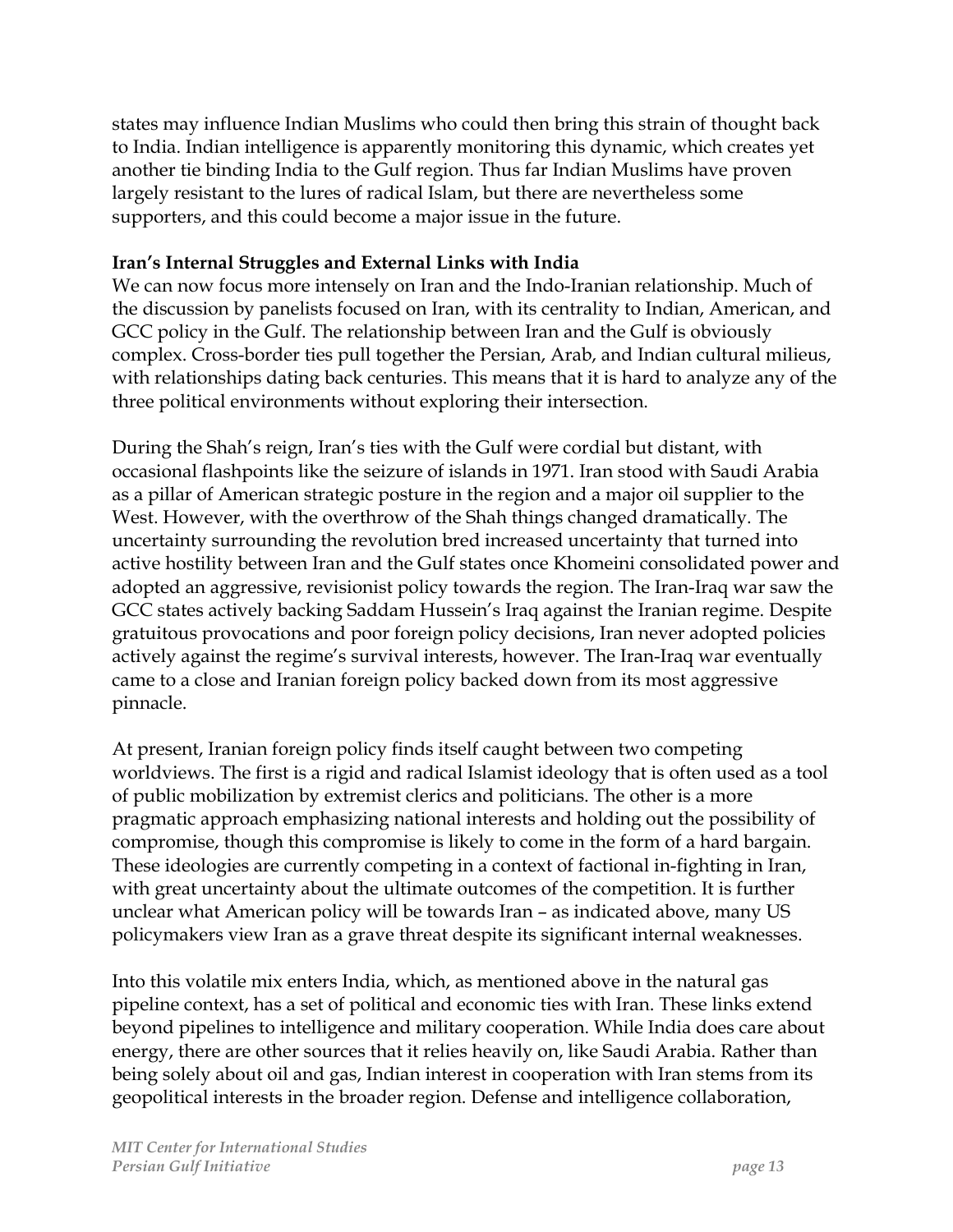including joint exercises and apparently the stationing of some Indian intelligence personnel in Iran, are indicators of this relationship.

Iran is an attractive partner to India in large part because of its ability to influence events in Afghanistan and Central Asia, where India has extensive interests. Moreover, some degree of cooperation with Iran is a way for India to signal its autonomy from American influence, which has been a matter of concern both in domestic politics and among policymakers. India has no interest in being dragged into American policies in the Gulf. As things stand, India is in an excellent position in the region – it is on good terms with all of the major states, including Iran, and faces no greater energy access challenges than anyone else.

However, this pleasant equilibrium may not hold as American policymakers and politicians grow concerned about Indo-Iranian ties. This has become a growing issue of contention in debates over the India-US nuclear deal, with members of Congress indicating their concern that India could, perhaps inadvertently, transfer nuclear knowledge to Iran, or provide it with diplomatic cover while the US and some of its European allies try to pressure Iran over its nuclear program. India's attempts to balance all of its various policies could fail if a stark enough choice is faced. This is an area with great potential for future US-Indian disagreement, and is a warning to those who believe India and the US will become close strategic allies. The two countries share many interests in common, but certainly not all. The example of the Dubai ports deal shows that Congress and the media can become mobilized over foreign affairs in somewhat unpredictable and disruptive ways. Panelists also noted that Indian diplomats and politicians have not handled the issue of Indo-Iranian ties with sufficient sophistication, leading to the creation of counterproductive misperceptions, and leaving doubt about India's ultimate strategic interests.

# 4 Convergence or Divergence?

With this background, panelists then considered the areas of convergence and divergence between the US, India, and the GCC states. Four related issues were identified as the crucial areas in which these three sets of actors will be interacting over time. There is strong convergence in the areas of energy security and economic integration, divergence in views of dealing with Iran, and potential for convergence in policies toward the Gulf's future security architecture. The role of India in stabilizing the Gulf could be significant, but there are limits to Indian interest and ability to assume this responsibility. The most likely scenario will involve a limited but important Indian naval and diplomatic position in the Gulf.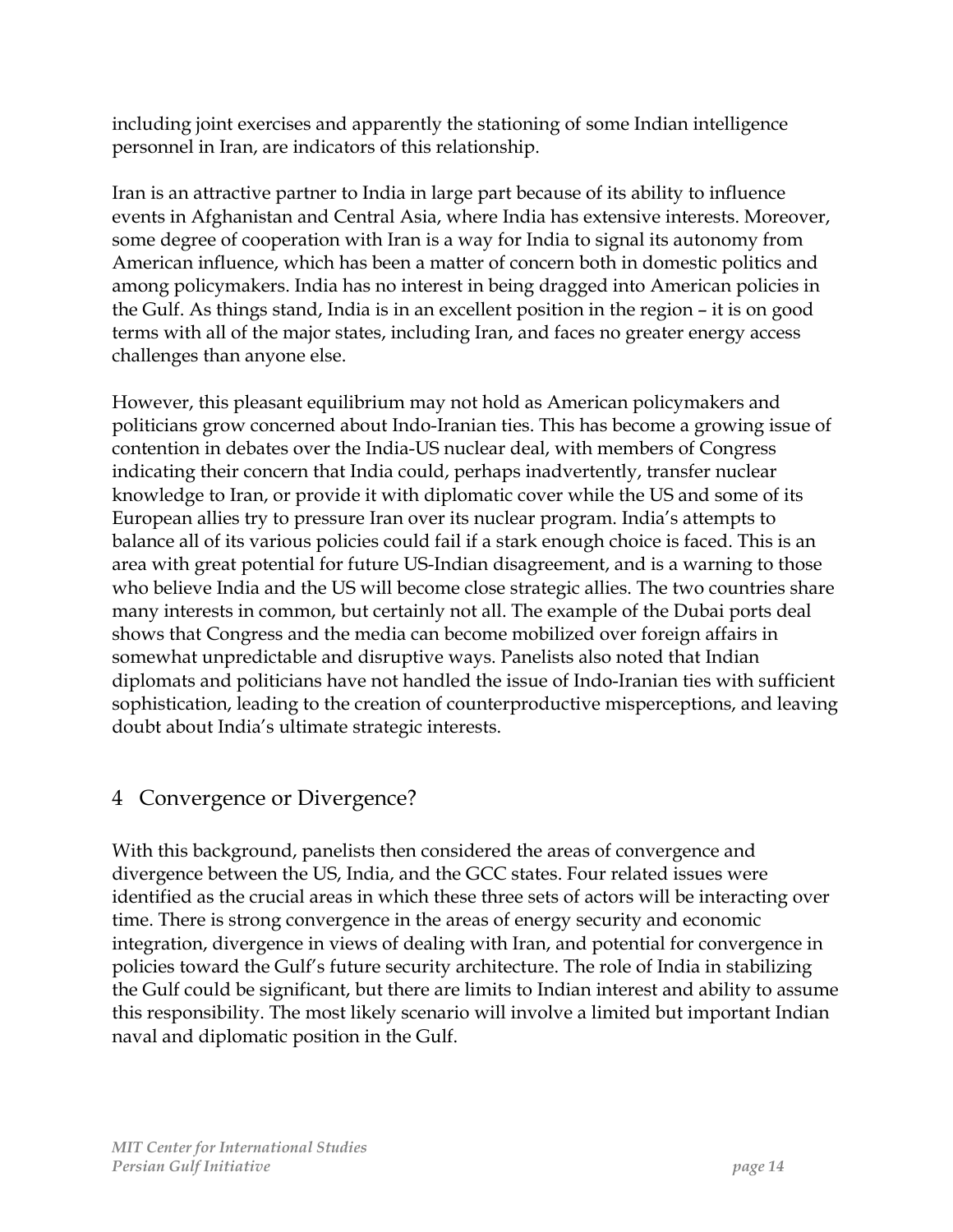#### **Energy**

The US, India, and the GCC states all have extremely strong interest in stable production and transport of oil and natural gas.

The GCC states rely very heavily on energy exports for their economic survival – while there has been economic diversification, countries like Kuwait and Saudi Arabia remain dependent on their energy reserves. This energy supply is of particular importance because of the domestic political context, in which sustained prosperity is crucial for the Gulf monarchies' political survival. The GCC states are focused on maintaining sufficient production capacity in order to meet expected future demand increases from both developed and developing markets as non-OPEC and non-Gulf oil reserves decrease as a proportion of global supply. This reliance on oil production for pressing economic and political reasons leads the GCC states to put a high premium on regional stability, with the prospect of violence or political unrest near or within the GCC states viewed with great anxiety. The Strait of Hormuz in particular is a route through which an enormous amount of oil passes and that thus much be kept free of disruption.

The US and India obviously share this interest in secure energy supply. Both the US and its key Western allies rely heavily on Gulf oil to keep their economies running, and past experiences with oil shocks remain vivid in policymakers' minds. Natural gas, both in the form of pipelines and LNG, will also grow in importance over time, creating needs for political stability in the region that facilitates both the long-term investments necessary for natural gas infrastructure (particularly intensely capital-intensive LNG facilities) and pipeline safety. American aims are less stability-oriented than those of the GCC states (in particular, US interest in regime change in Iran and Iraq), but energy security is nevertheless one of the main American interests in the Gulf.

India's rapid economic growth has created sustained demand for oil imports from the Gulf, as well as future growth in natural gas demand. India is vulnerable to even relatively short supply interruptions since it has limited domestic reserves and an economy that is at present running on tight resource supplies. This tautness in the Indian energy supply-demand relationship means that supply shocks are more far worrisome than price risk, and stability has become the key focus of Indian energy concerns in the Gulf.

Interests thus generally line up across the US, India, and the GCC states. Despite disagreements on other, even related, issues, there is strong consensus that the Strait of Hormuz must remain open, there cannot be significant political unrest within the GCC states, and that production infrastructure must be expanded enough to provide increased capacity to meet growing demand. Much productive cooperation can result from convergence of interests.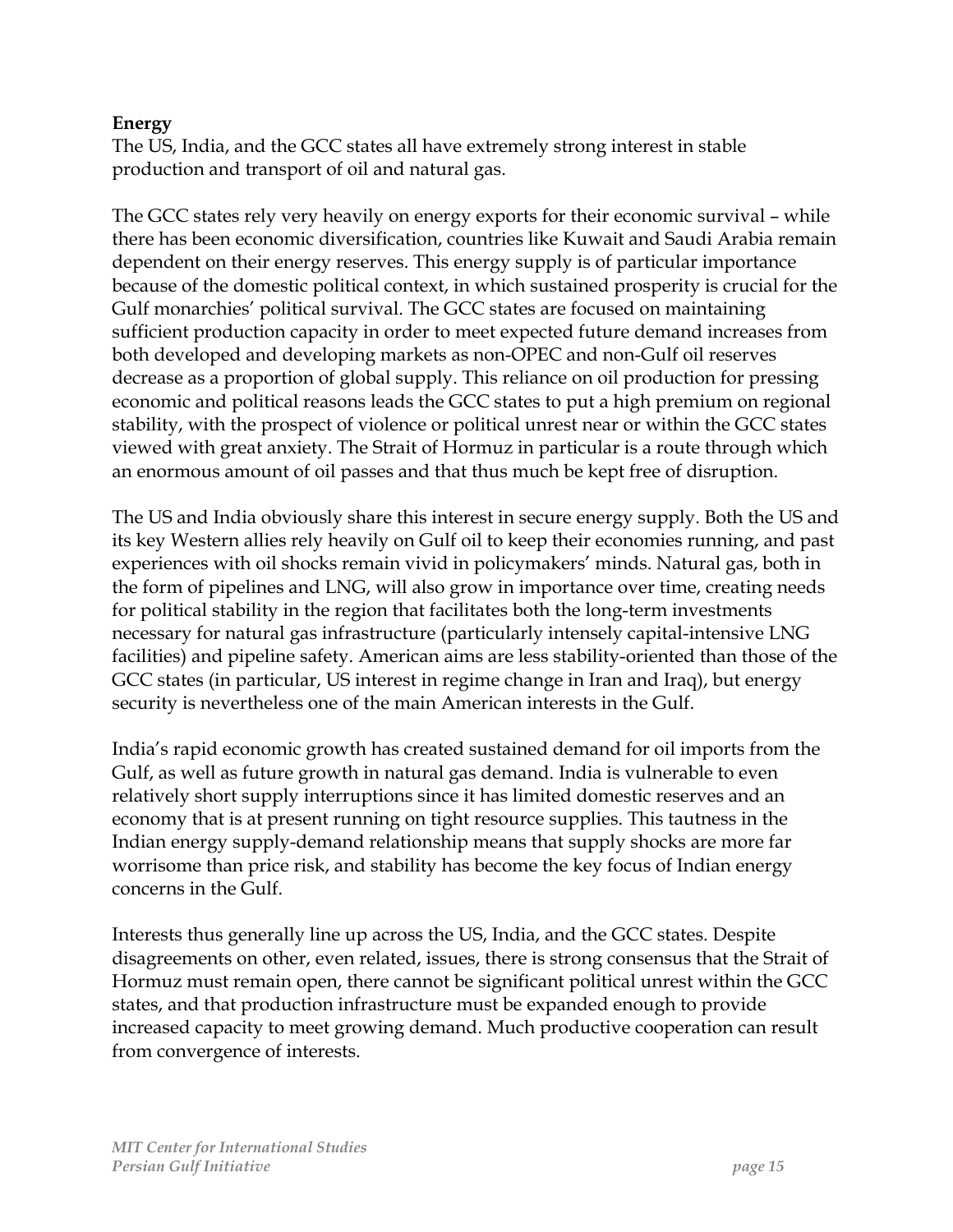#### **Trade and Finance Flows**

Another area of convergence comes in the area of economic integration. While energy remains the paramount economic link between the GCC, US, and India, there is also a growing degree of trade in goods and services, and in foreign investment. These nonenergy economic ties present the possibility of generating interdependence in a less volatile and less politically sensitive realm than that of oil and gas. The GCC states have been actively trying to diversity their economy to escape some of the vagaries of the energy market. This effort has involved a wide variety of initiatives that vary from country to country, but include policies aimed at encouraging foreign investment, tourism, the creation of indigenous services and manufacturing industries, and investments in education. It remains unclear how successful these policies will be, but certainly there has been progress in reducing the reliance on oil and gas within some key Gulf economies.

This economic liberalization and diversification presents an opportunity for American investors in the Gulf states, which can bring the US into the Gulf in a new way distinct from energy. In a different direction, Gulf investors' desire to find new markets and opportunities is leading them toward India's growing economy, which needs foreign capital to sustain its expansion. As mentioned above, there is a comfort with and respect for India's legal and political institutions that encourages investment from the Gulf. Indian investment also has interest in Gulf markets, though it remains at a disadvantage due to the greater wealth and sophistication of Gulf and Western competitors. Economic interaction can build a less politically volatile kind of interdependence that ties together the US, the Gulf, and India.

#### **Iran**

An area of clear divergence, as should be clear from discussions above, is Iran. Iran's future trajectory remains uncertain, but its bid for a nuclear weapons program has raised concern in the US, Europe, and the Gulf. The US is explicitly considering the use of military force against Iran, likely in the form of airstrikes on major nuclear facilities. Given the importance of Iran in the Iraqi civil war, such a military action could trigger intense regional instability and violence. This kind of conflict may have repercussions for the survival and vitality of key Gulf monarchies that control much of the world's oil supply. Despite these risks, some American policymakers seem willing to accept them in return for delaying the Iranian nuclear program.

This view is not shared by the GCC states or, especially, India. The GCC states fear Iranian power, a suspicion that has taken on the form of proxy war in the 1980s and tensions throughout the post-revolutionary period. The rise of Shia assertiveness in the Gulf is identified by many with the rise of Iranian power, and thus this relationship involves both internal and external security threats. The Gulf states are looking to maintain a balance of power that tilts in their favor, but Iran's nuclear program and ability to benefit from the collapse of Iraq are calling this balance into question. There is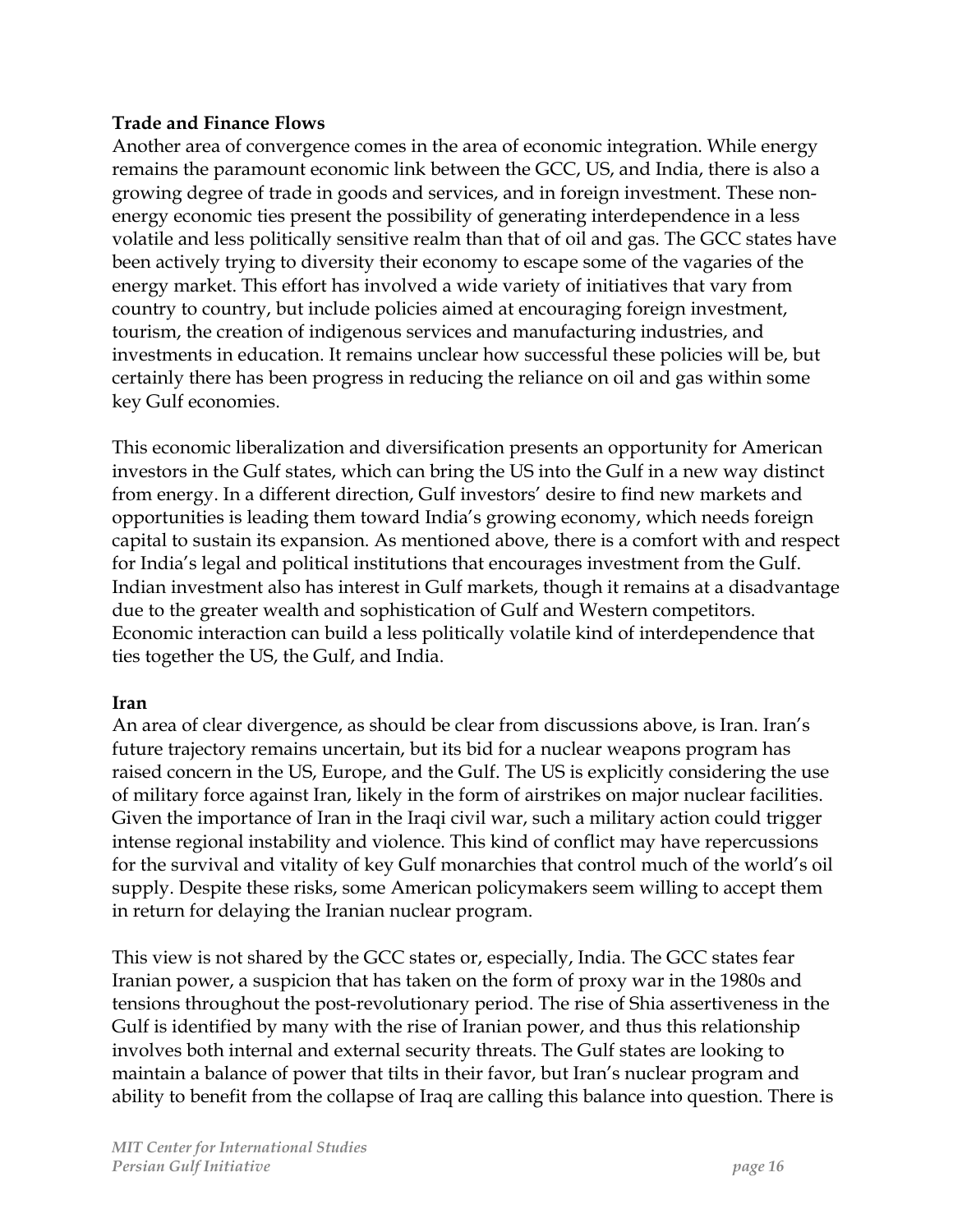further concern that Iranian nuclear weapons would spur a regional proliferation dynamic. However, the GCC does not want the US to take military action against Iran, fearing that this would trigger even worse violence, including domestic unrest along sectarian lines that threatens regime survival among the Gulf monarchies. Diplomacy and containment are the preferred options for dealing with Iranian power.

India has even less interest in military action against Iran. Both policymaking elites and the public are opposed to Iranian nuclear weapon development. But India has a relationship with Iran that reflects India's interests in energy, Afghanistan, and dealing with Pakistan. In many ways Iran is a natural partner for India, and this means that India will be unlikely to support air strikes. Diplomacy will be the favored tool for dealing with the Iranian nuclear question. This may put India at odds with the US, or at least in the position of not fully supporting American policy. This does not mean that India will line up with Iran – India has interest in close ties with Saudi Arabia and other GCC states, and its Gulf diaspora overwhelmingly lives in the Arab monarchies – but instead that it is unrealistic to expect that India will fall into place as an un-questioning American ally in this issue. This imperative is heightened by domestic political needs for Indian politicians to signal their independence and autonomy in the international sphere. Too close an association with the US can put Indian leaders at domestic risk.

The divergence of interests over Iran will be one of the most important dynamics going forward in the Gulf, in part because its repercussions extend well beyond the Gulf. Indo-American relations broadly defined could be at risk over the issue, especially if Indian policymakers continue to mishandle their explanations of India's ties to Iran, the broader American posture in the world will be influenced by whether it goes to war with Iran, and the regional conflict has clear implications for the supply of oil and gas that the world grows ever more reliant on.

#### **Regional Security Architecture**

Thus there are an array of issues facing the US, the GCC states, and India, some of which offer clear convergence and mutual interests, while others are the site of strong disagreements. Panelists suggested a variety of possible Indian roles in the Gulf as a stabilizing force. While there is some possibility that India could become involved in mediating the Iraqi and Arab-Palestinian conflicts, it is not clear that India has much interest in these daunting tasks. India is also not likely to replace the American military presence in the Gulf, which is likely to remain robust, particularly in the naval realm.

A more likely scenario that accords with American, Indian, and GCC states' interests involves the introduction of an Indian naval presence into the Gulf in cooperation with the US. This military role would be aimed at maintaining security of energy transport through the Gulf and Indian Ocean. It would also serve a broader political role by bringing in a more neutral external power that is viewed with respect by all of the key actors. India has the potential to act as an intermediary between the US and Iran, a role